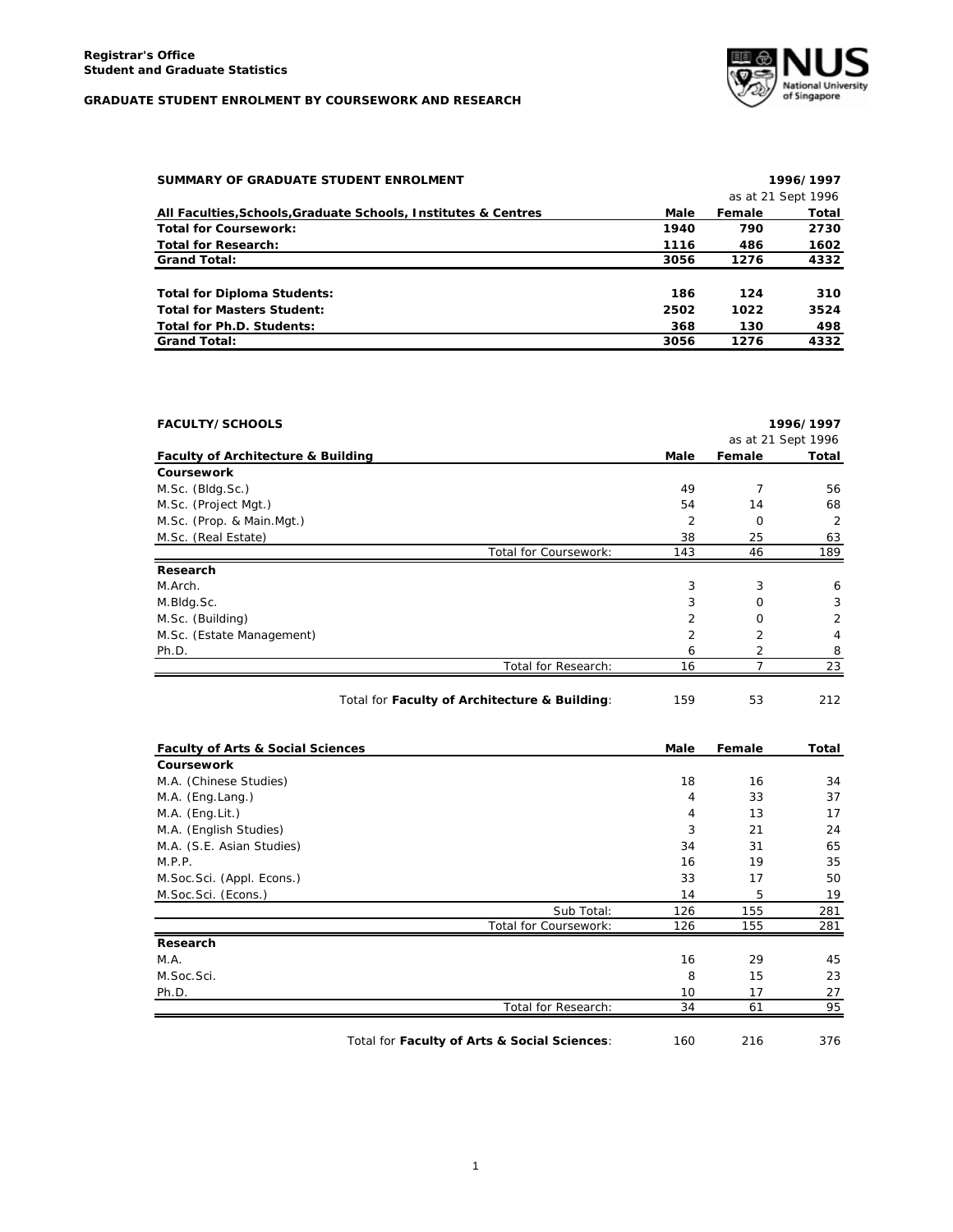

| <b>Faculty of Business Administration</b> |                                               | Male                | Female              | <b>Total</b>        |
|-------------------------------------------|-----------------------------------------------|---------------------|---------------------|---------------------|
| Research                                  |                                               |                     |                     |                     |
| M.Sc. (Mgt.)                              |                                               | 35                  | 13                  | 48                  |
| Ph.D.                                     |                                               | 9                   | 3                   | 12                  |
|                                           | Total for Research:                           | 44                  | 16                  | 60                  |
|                                           | Total for Faculty of Business Administration: | 44                  | 16                  | 60                  |
|                                           |                                               |                     |                     |                     |
| <b>Faculty of Dentistry</b>               |                                               | Male                | Female              | Total               |
| Research                                  |                                               |                     |                     |                     |
| D.D.S.                                    |                                               | 1                   | 0                   | $\mathbf{1}$        |
| M.Sc. D.                                  |                                               | 1                   | 0                   | $\mathbf{1}$        |
|                                           | Total for Research:                           | $\overline{2}$      | $\mathsf{O}$        | $\overline{2}$      |
|                                           | Total for Faculty of Dentistry:               | $\overline{2}$      | 0                   | 2                   |
| <b>Faculty of Engineering</b>             |                                               | Male                | Female              | Total               |
| Research                                  |                                               |                     |                     |                     |
| M.Eng.                                    |                                               | 423                 | 103                 | 526                 |
| Ph.D.                                     |                                               | 156                 | 30                  | 186                 |
|                                           | Total for Research:                           | 579                 | 133                 | 712                 |
|                                           | Total for Faculty of Engineering:             | 579                 | 133                 | 712                 |
| <b>Faculty of Law</b>                     |                                               | Male                | Female              | Total               |
| Coursework                                |                                               |                     |                     |                     |
| Dip.Bus.Law                               |                                               | 4                   | 4                   | 8                   |
| Dip.Sing.Law                              |                                               | 30                  | 23                  | 53                  |
|                                           | Sub Total:                                    | 34                  | 27                  | 61                  |
| LL.M.                                     |                                               | 29                  | 20                  | 49                  |
| M.C.L.                                    |                                               | 3                   | 10                  | 13                  |
|                                           | Sub Total:                                    | 32                  | 30                  | 62                  |
|                                           | Total for Coursework:                         | 66                  | 57                  | 123                 |
| Research<br>LL.M.                         |                                               | 2                   | 1                   | 3                   |
|                                           |                                               |                     |                     |                     |
| Ph.D.                                     | Total for Research:                           | 0<br>$\overline{2}$ | 1<br>$\overline{2}$ | 1<br>$\overline{4}$ |
|                                           |                                               |                     |                     |                     |
|                                           | Total for Faculty of Law:                     | 68                  | 59                  | 127                 |
| <b>Faculty of Medicine</b>                |                                               | Male                | Female              | Total               |
| Research                                  |                                               |                     |                     |                     |
| M.D.                                      |                                               | 15                  | 3                   | 18                  |
| M.Sc.                                     |                                               | 40                  | 61                  | 101                 |
| Ph.D.                                     |                                               | 47                  | 27                  | 74                  |
|                                           | Total for Research:                           | 102                 | 91                  | 193                 |
|                                           | Total for Faculty of Medicine:                | 102                 | 91                  | 193                 |
| <b>Faculty of Science</b>                 |                                               | Male                | Female              | Total               |
| Coursework                                |                                               |                     |                     |                     |
| Dip.Comp.Tech.                            |                                               | 3                   | $\mathbf{1}$        | 4                   |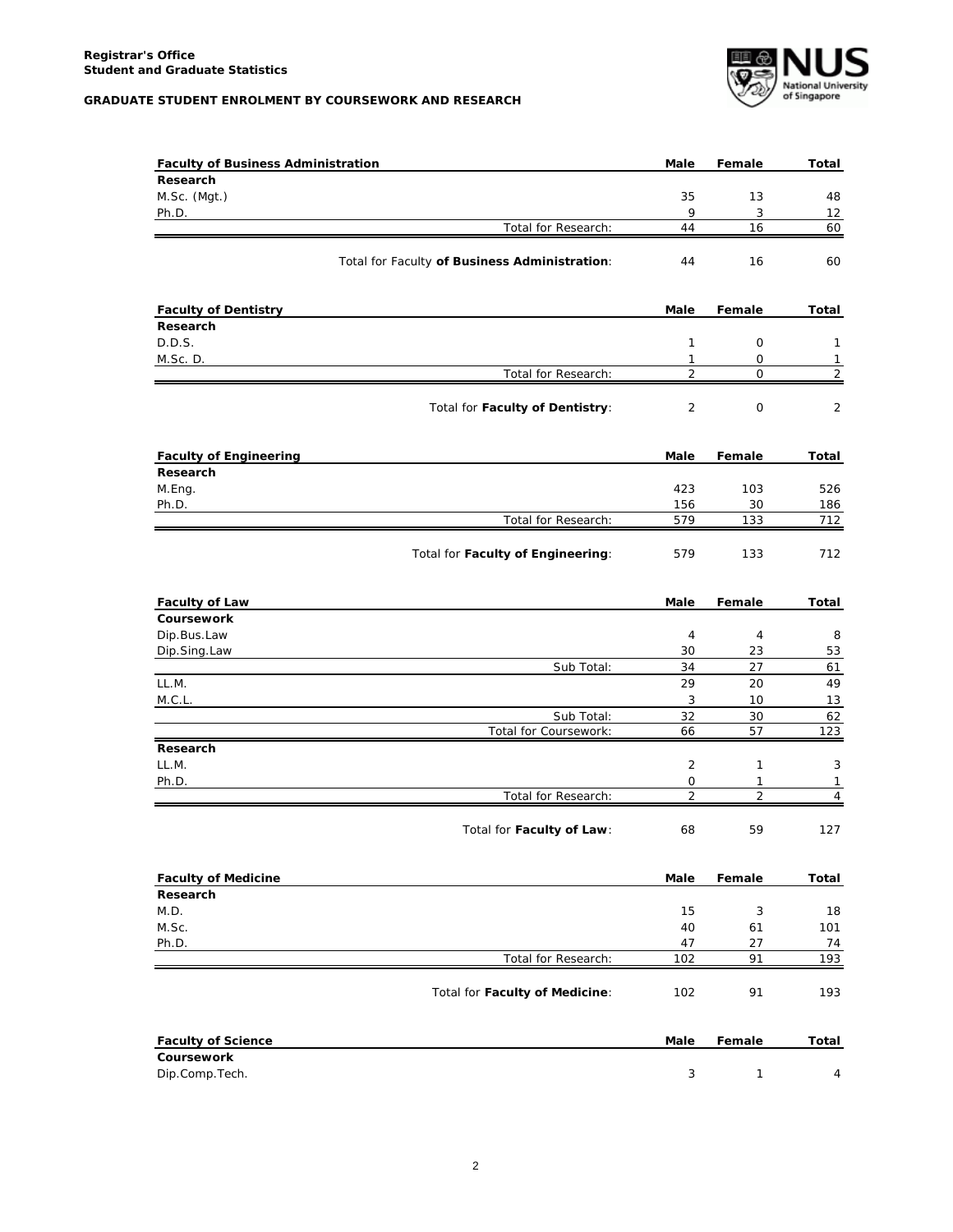

|                           | Sub Total:                    | 3   |     | 4   |
|---------------------------|-------------------------------|-----|-----|-----|
| M.Sc. (Comp. & Info.Sci.) |                               | 62  | 36  | 98  |
|                           | Sub Total:                    | 62  | 36  | 98  |
|                           | Total for Coursework:         | 65  | 37  | 102 |
| Research                  |                               |     |     |     |
| M.Sc.                     |                               | 192 | 112 | 304 |
| M.Sc. (Pharm.)            |                               |     | っ   | 3   |
| Ph.D.                     |                               | 111 | 40  | 151 |
|                           | Total for Research:           | 304 | 154 | 458 |
|                           | Total for Faculty of Science: | 369 | 191 | 560 |

| <b>GRADUATE SCHOOLS</b>            |                       |      |        | 1996/1997          |
|------------------------------------|-----------------------|------|--------|--------------------|
|                                    |                       |      |        | as at 21 Sept 1996 |
| <b>Graduate School of Business</b> |                       | Male | Female | Total              |
| Coursework                         |                       |      |        |                    |
| Dip.Bus.Admin.                     |                       | 59   | 36     | 95                 |
|                                    | Sub Total:            | 59   | 36     | 95                 |
| M.B.A.                             |                       | 184  | 73     | 257                |
| M.B.A. (conducted in Chinese)      |                       | 121  | 71     | 192                |
| M.Sc. (Mgt. of Tech.)              |                       | 112  | 27     | 139                |
|                                    | Sub Total:            | 417  | 171    | 588                |
|                                    | Total for Coursework: | 476  | 207    | 683                |
|                                    |                       |      |        |                    |

Total for **Graduate School of Business**: 476 207 683

| Postgraduate School of Engineering           |                                               | Male | Female | Total |
|----------------------------------------------|-----------------------------------------------|------|--------|-------|
| Coursework                                   |                                               |      |        |       |
| Dip. Aviation Mgt.                           |                                               | 8    | 8      | 16    |
| Dip.Env.Eng.                                 |                                               | 15   | 8      | 23    |
|                                              | Sub Total:                                    | 23   | 16     | 39    |
| M.Sc. (Civil Eng.)                           |                                               | 114  | 27     | 141   |
| M.Sc. (Elect. Eng.)                          |                                               | 255  | 28     | 283   |
| M.Sc. (Env. Eng.)                            |                                               | 38   | 8      | 46    |
| M.Sc. (Ind. & Sys. Eng.)                     |                                               | 131  | 17     | 148   |
| M.Sc. (Mat'l Sc. & Eng.)                     |                                               | 25   | 11     | 36    |
| M.Sc. (Mech. Eng.)                           |                                               | 78   | 7      | 85    |
| M.Sc. (Mechatronics)                         |                                               | 39   |        | 40    |
| M.Sc. (Transp. Sys. & Mgt.)                  |                                               | 29   | 10     | 39    |
|                                              | Sub Total:                                    | 709  | 109    | 818   |
|                                              | Total for Coursework:                         | 732  | 125    | 857   |
|                                              |                                               |      |        |       |
|                                              | Total for Postgraduate School of Engineering: | 732  | 125    | 857   |
|                                              |                                               |      |        |       |
| <b>School of Postgraduate Dental Studies</b> |                                               | Male | Female | Total |

| Coursework                          |                       |  |   |
|-------------------------------------|-----------------------|--|---|
| M.D.S. (Oral & Maxillofacial Surg.) |                       |  |   |
| M.D.S. (Orthodontics)               |                       |  | 4 |
|                                     | Sub Total:            |  |   |
|                                     | Total for Coursework: |  |   |
|                                     |                       |  |   |

Total for **School of Postgraduate Dental Studies**: 5 2 7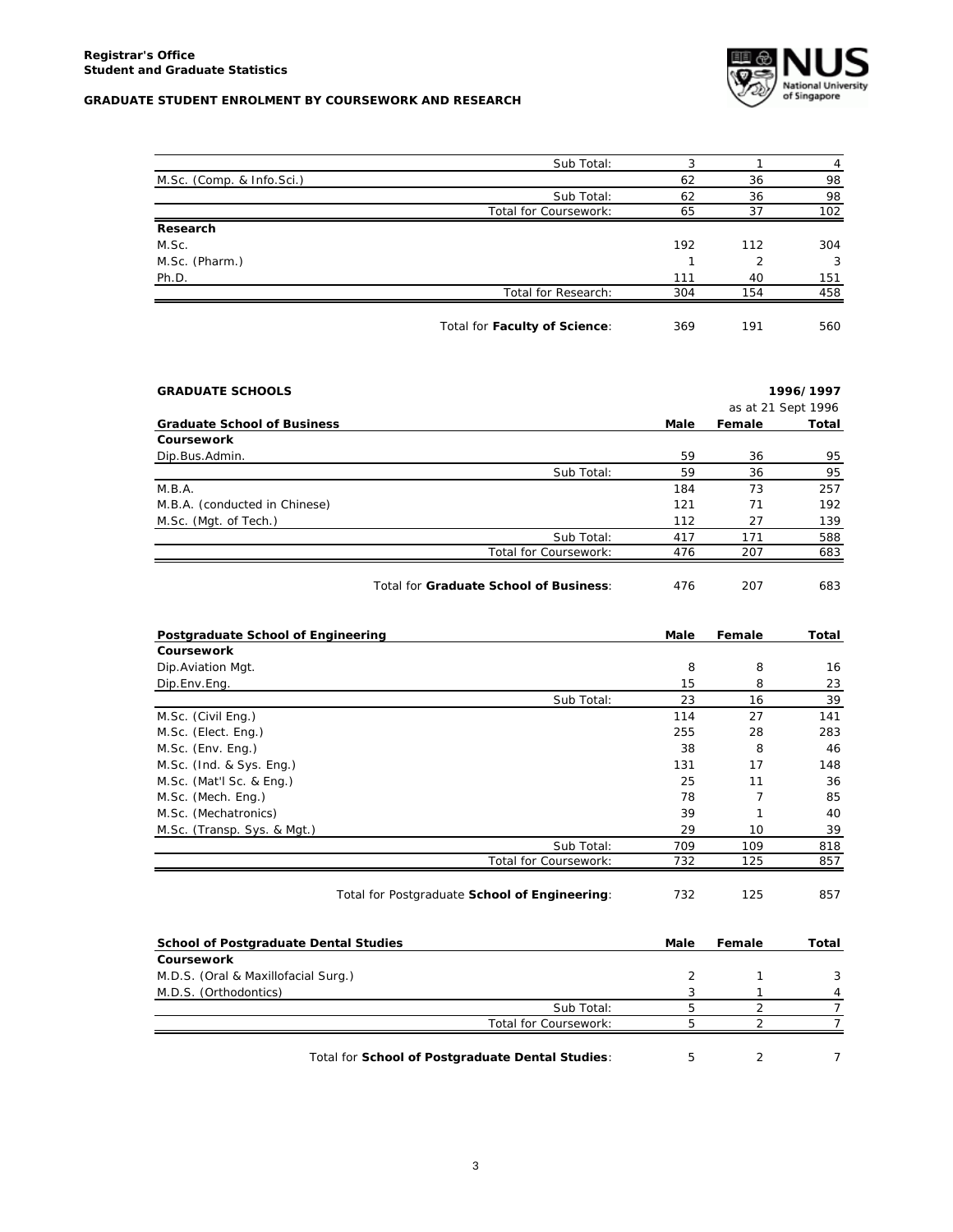

| <b>School of Postgraduate Medical Studies</b>     | Male | Female | Total |
|---------------------------------------------------|------|--------|-------|
| Coursework                                        |      |        |       |
| M.Med. (Anaesthesia)                              | 12   | 4      | 16    |
| M.Med. (Family Medicine)                          | 10   | 10     | 20    |
| M.Med. (Internal Medicine)                        | 23   | 5      | 28    |
| M.Med. (Obstetrics & Gynaecology)                 | 4    | 3      | 7     |
| M.Med. (Occupational Medicine)                    | 7    |        | 8     |
| M.Med. (Ophthalmology)                            | 6    | 6      | 12    |
| M.Med. (Paediatrics)                              | 12   | 12     | 24    |
| M.Med. (Public Health)                            | 5    | 2      | 7     |
| M.Med. (Psychiatry)                               | 7    | 3      | 10    |
| M.Med. (Surgery)                                  | 14   | 2      | 16    |
| Sub Total:                                        | 100  | 48     | 148   |
| Total for Coursework:                             | 100  | 48     | 148   |
|                                                   |      |        |       |
| Total for School of Postgraduate Medical Studies: | 100  | 48     | 148   |

| <b>INSTITUTES/CENTRES</b>                        |      |        | 1996/1997          |
|--------------------------------------------------|------|--------|--------------------|
|                                                  |      |        | as at 21 Sept 1996 |
| Institute of Molecular & Cell Biology            | Male | Female | Total              |
| Research                                         |      |        |                    |
| M.Sc.                                            | 7    | 9      | 16                 |
| Ph.D.                                            | 6    | 6      | 12                 |
| Total for Research:                              | 13   | 15     | 28                 |
| Total for Institute of Molecular & Cell Biology: | 13   | 15     | 28                 |
|                                                  |      |        |                    |
| Institute of Molecular Agrobiology               | Male | Female | Total              |
| Research                                         |      |        |                    |
| M.Sc.                                            | 2    | 0      | 2                  |
| Ph.D.                                            | 3    |        | 4                  |
| Total for Research:                              | 5    |        | 6                  |

| <b>Institute of Systems Science</b> |                       | Male | Female | Total |
|-------------------------------------|-----------------------|------|--------|-------|
| Coursework                          |                       |      |        |       |
| Dip.Syst.Anal.                      |                       | 28   | 31     | 59    |
| Dip.Knowledge Eng.                  |                       | 20   | 6      | 26    |
| Dip.Software Eng.                   |                       | 19   |        | 26    |
|                                     | Sub Total:            | 67   | 44     | 111   |
| M. Tech. (Knowledge Eng.)           |                       | 76   | 17     | 93    |
| M.Tech. (Software Eng.)             |                       | 79   | 44     | 123   |
|                                     | Sub Total:            | 155  | 61     | 216   |
|                                     | Total for Coursework: | 222  | 105    | 327   |
| Research                            |                       |      |        |       |
| M.Sc.                               |                       | 9    |        | 10    |
| Ph.D.                               |                       | 3    | 0      | 3     |
|                                     | Sub Total:            | 12   |        | 13    |
|                                     | Total for Research:   | 12   |        | 13    |
|                                     |                       |      |        |       |

Total for **Institute of Systems Science**: 234 106 340